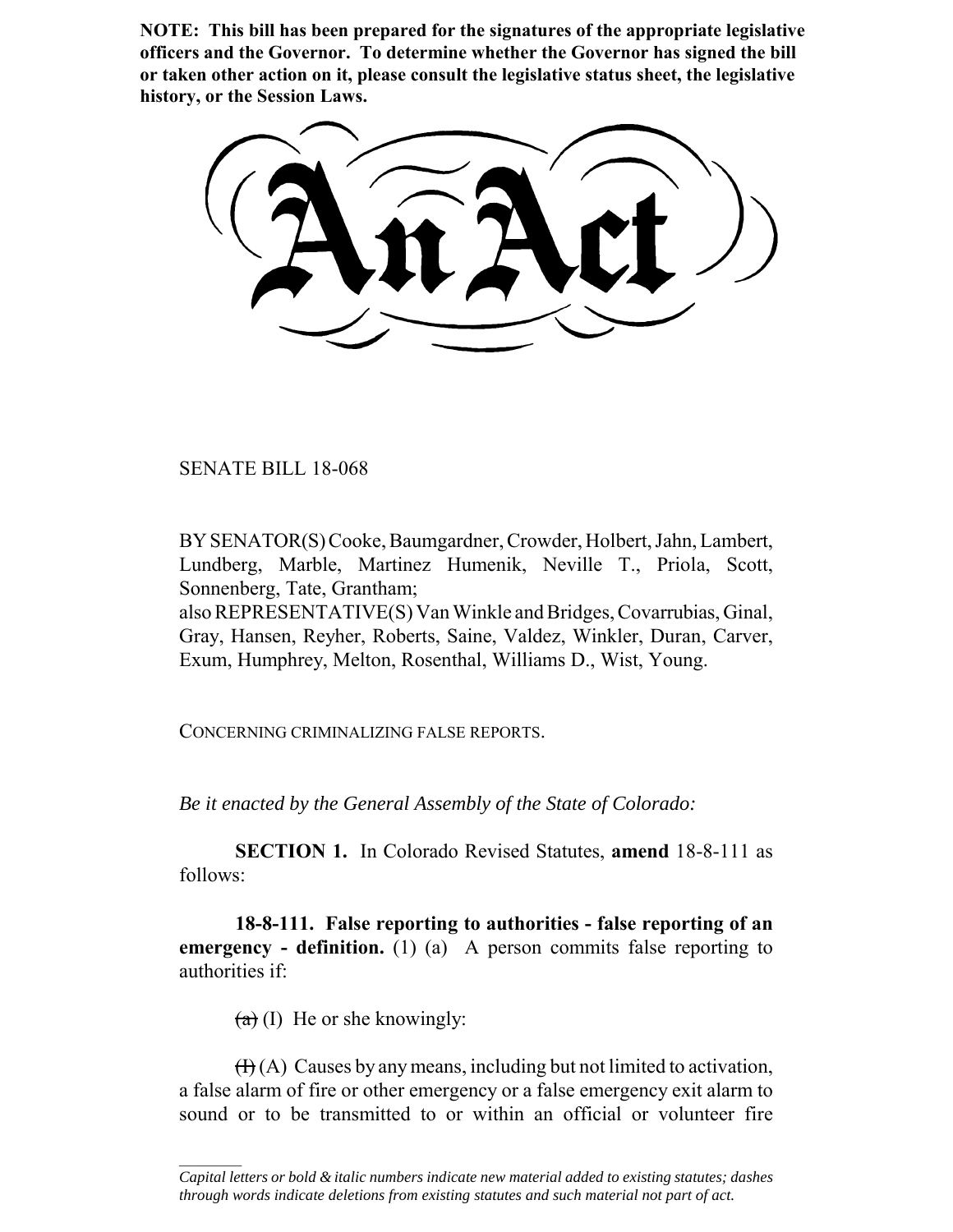department, ambulance service, law enforcement agency, or any other government agency which deals with emergencies involving danger to life or property; or

(II) (B) Prevents by any means, including but not limited to deactivation, a legitimate fire alarm, emergency exit alarm, or other emergency alarm from sounding or from being transmitted to or within an official or volunteer fire department, ambulance service, law enforcement agency, or any other government agency that deals with emergencies involving danger to life or property; or

 $\left(\frac{b}{b}\right)$  (II) He OR SHE makes a report or knowingly causes the transmission of a report to law enforcement authorities of a crime or other incident within their official concern when he OR SHE knows that it did not occur; or

 $\overline{(c)}$  (III) He or she makes a report or knowingly causes the transmission of a report to law enforcement authorities pretending to furnish information relating to an offense or other incident within their official concern when he or she knows that he or she has no such information or knows that the information is false; or

 $\left(\frac{d}{d}\right)$  (IV) He or she knowingly provides false identifying information to law enforcement authorities.

 $(2)$  (b) False reporting to authorities is a class 3 misdemeanor; except that, if it is committed in violation of paragraph (a) of subsection  $(1)$ SUBSECTION  $(1)(a)(I)$  of this section and committed during the commission of another criminal offense, it is a class 2 misdemeanor.

 $\left(\frac{1}{2}\right)$  (c) For purposes of this section, "identifying information" means a person's name, address, birth date, social security number, or driver's license or Colorado identification number.

(2) (a) A PERSON COMMITS FALSE REPORTING OF AN EMERGENCY IF HE OR SHE KNOWINGLY COMMITS AN ACT IN VIOLATION OF SUBSECTION (1) OF THIS SECTION THAT INCLUDES A KNOWING FALSE REPORT OF AN IMMINENT THREAT TO THE SAFETY OF A PERSON OR PERSONS BY USE OF A DEADLY WEAPON.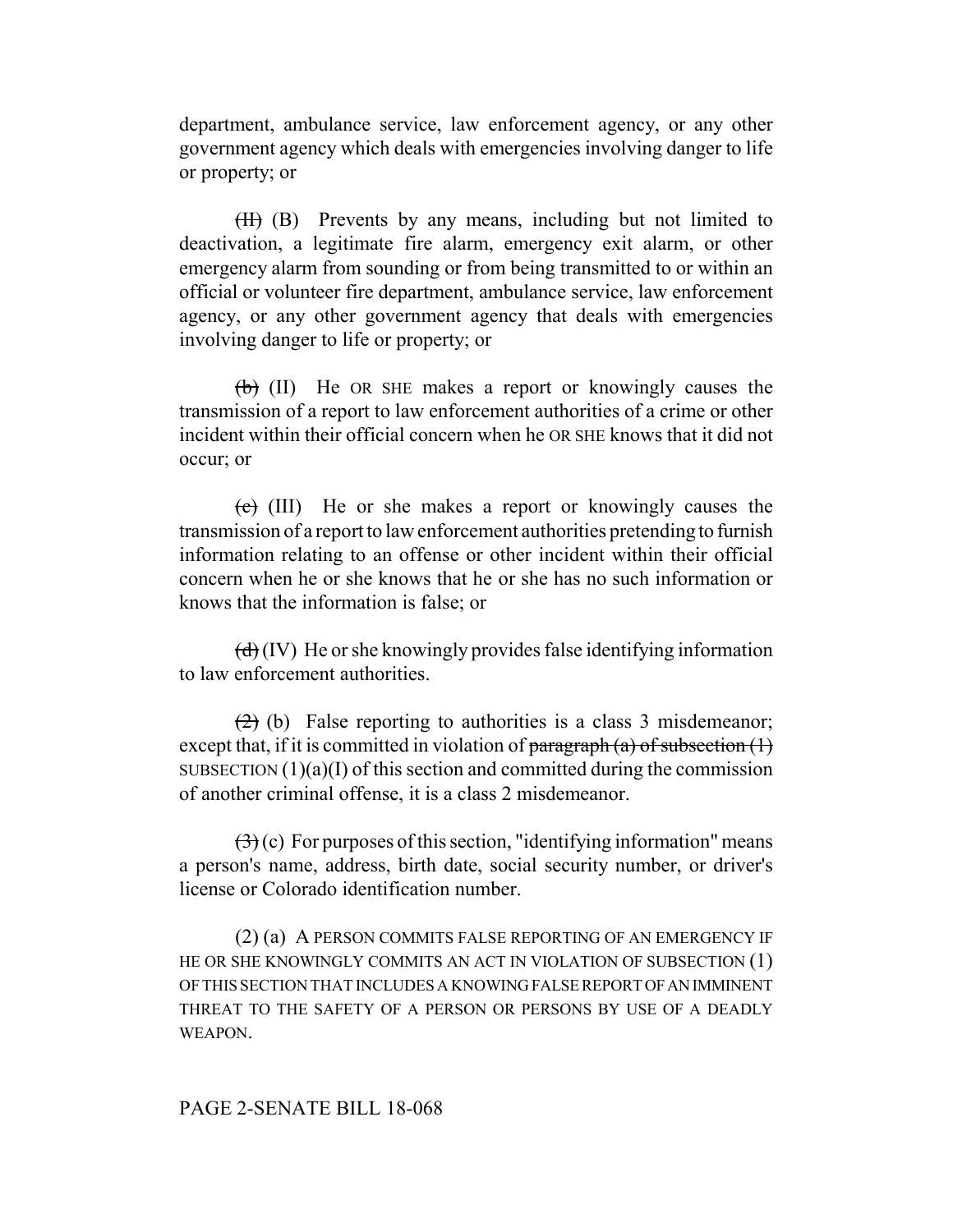(b) (I) EXCEPT AS OTHERWISE PROVIDED IN THIS SUBSECTION (2)(b), FALSE REPORTING OF AN EMERGENCY IS A CLASS 1 MISDEMEANOR.

(II) FALSE REPORTING OF AN EMERGENCY IS A CLASS 1 MISDEMEANOR AND IS AN EXTRAORDINARY RISK CRIME THAT IS SUBJECT TO THE MODIFIED SENTENCING RANGE SPECIFIED IN SECTION 18-1.3-501 (3), IF:

(A) THE THREAT CAUSES THE OCCUPANTS OF A BUILDING, PLACE OF ASSEMBLY, OR FACILITY OF PUBLIC TRANSPORTATION TO BE EVACUATED OR OTHERWISE DISPLACED; OR

(B) THE EMERGENCY RESPONSE RESULTS IN BODILY INJURY OF ANOTHER PERSON.

(III) FALSE REPORTING OF AN EMERGENCY IS A CLASS 4 FELONY IF THE EMERGENCY RESPONSE RESULTS IN SERIOUS BODILY INJURY OF ANOTHER PERSON.

(IV) FALSE REPORTING OF AN EMERGENCY IS A CLASS 3 FELONY IF THE EMERGENCY RESPONSE RESULTS IN THE DEATH OF ANOTHER PERSON.

(c) UPON A CONVICTION PURSUANT TO THIS SUBSECTION (2), IN ADDITION TO ANY OTHER SENTENCE IMPOSED OR RESTITUTION ORDERED, THE COURT SHALL SENTENCE THE DEFENDANT TO PAY RESTITUTION IN AN AMOUNT EQUAL TO THE COST OF ANY EMERGENCY RESPONSE OR EVACUATION, INCLUDING BUT NOT LIMITED TO FIRE AND POLICE RESPONSE, EMERGENCY MEDICAL SERVICE OR EMERGENCY PREPAREDNESS RESPONSE, AND TRANSPORTATION OF ANY INDIVIDUAL FROM THE BUILDING, PLACE OF ASSEMBLY, OR FACILITY OF PUBLIC TRANSPORTATION.

(d) IT IS NOT A DEFENSE TO A PROSECUTION PURSUANT TO THIS SUBSECTION (2) THAT THE DEFENDANT OR ANOTHER PERSON DID NOT HAVE THE INTENT OR CAPABILITY OF COMMITTING THE THREATENED OR REPORTED ACT.

(3) FOR PURPOSES OF SUBSECTIONS (1) AND (2) OF THIS SECTION, THE OFFENSE IS COMMITTED AND THE DEFENDANT MAY BE TRIED IN THE COUNTY WHERE THE DEFENDANT MADE THE REPORT, THE COUNTY WHERE THE FALSE REPORT WAS COMMUNICATED TO LAW ENFORCEMENT, OR THE COUNTY WHERE LAW ENFORCEMENT RESPONDED TO THE FALSE REPORT.

PAGE 3-SENATE BILL 18-068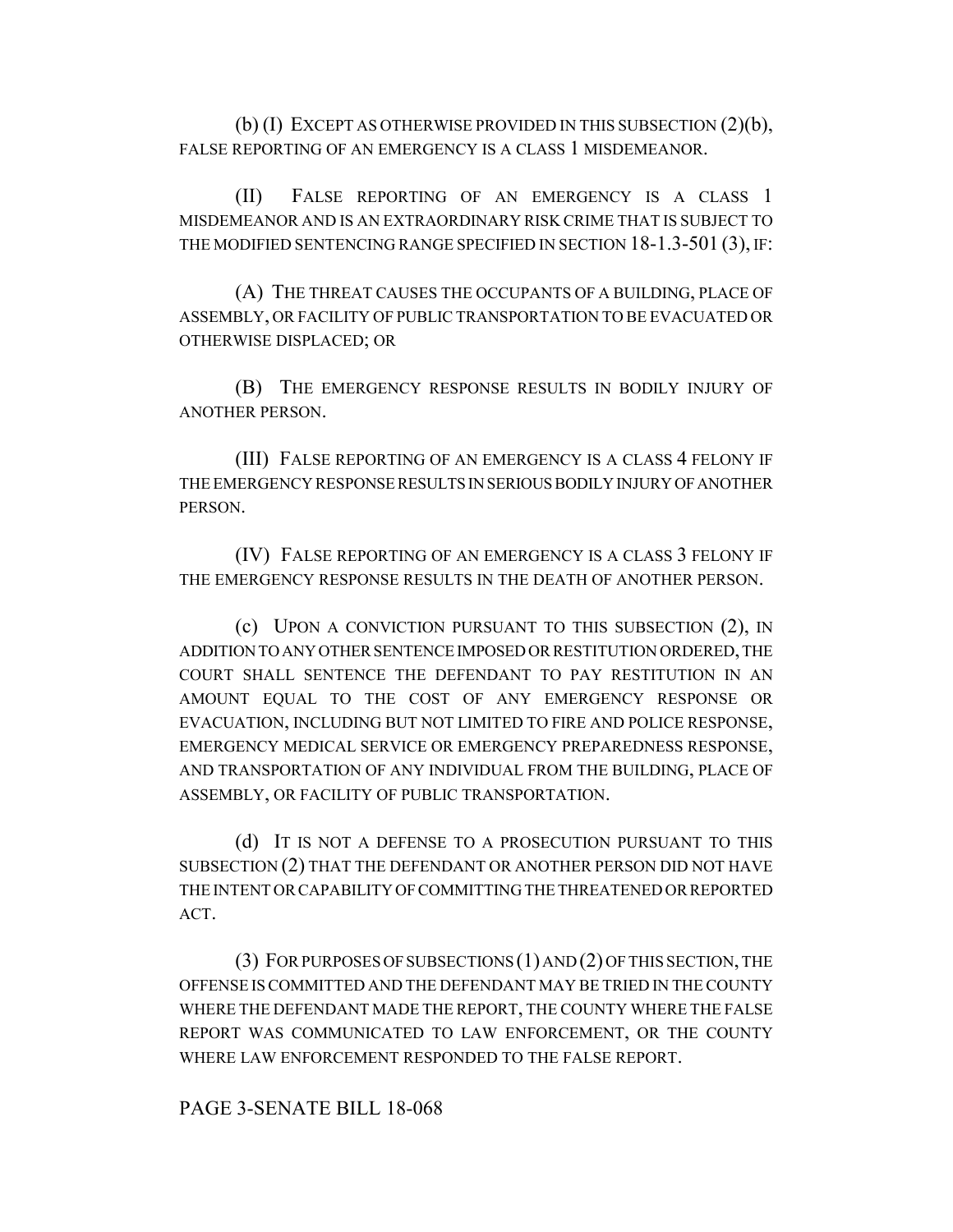(4) A VIOLATION OF THIS SECTION DOES NOT PRECLUDE A CONVICTION FOR A VIOLATION OF ANY OTHER CRIMINAL OFFENSE.

**SECTION 2.** In Colorado Revised Statutes, 18-8-802, **amend** (2) as follows:

**18-8-802. Duty to report use of force by peace officers.** (2) Any peace officer who knowingly makes a materially false statement, which the officer does not believe to be true, in any report made pursuant to subsection (1) of this section commits false reporting to authorities pursuant to section 18-8-111  $(\frac{1}{c})$  (1)(a)(III).

**SECTION 3.** In Colorado Revised Statutes, 18-1.3-501, **amend**  $(3)(b)(V)$  and  $(3)(b)(VI)$ ; and **add**  $(3)(b)(V)$  as follows:

**18-1.3-501. Misdemeanors classified - drug misdemeanors and drug petty offenses classified - penalties - definitions.** (3) (b) Misdemeanors that present an extraordinary risk of harm to society shall include the following:

(V) Misdemeanor failure to register as a sex offender, as described in section 18-3-412.5; and

(VI) Misdemeanor invasion of privacy for sexual gratification, as described in section 18-3-405.6; AND

(VII) FALSE REPORTING OF AN EMERGENCY, AS DESCRIBED IN SECTION 18-8-111.

**SECTION 4. Effective date - applicability.** This act takes effect July 1, 2018, and applies to offenses committed on or after said date.

**SECTION 5. Safety clause.** The general assembly hereby finds,